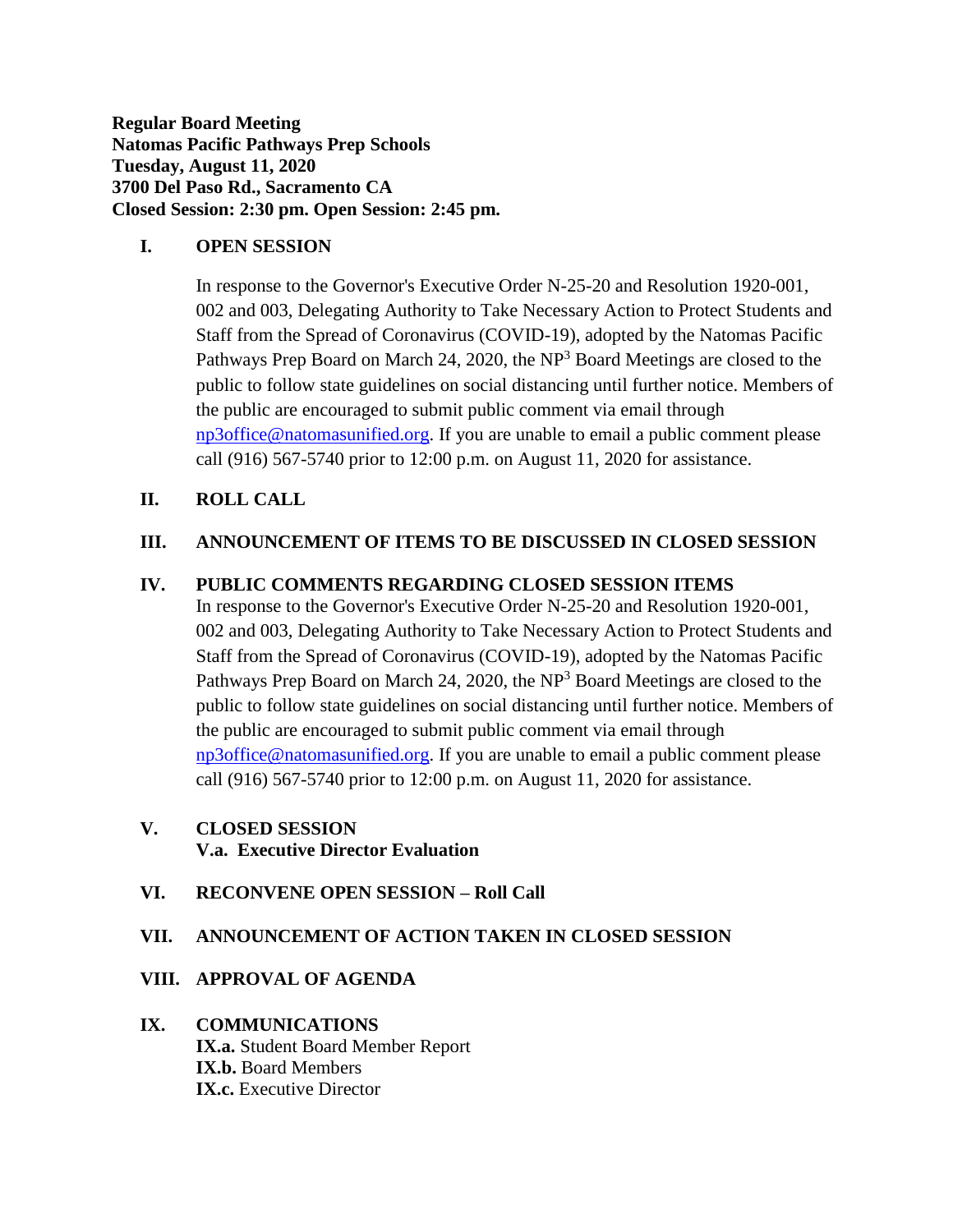### **X. PUBLIC COMMENT**

In response to the Governor's Executive Order N-25-20 and Resolution 1920-001, 002 and 003, Delegating Authority to Take Necessary Action to Protect Students and Staff from the Spread of Coronavirus (COVID-19), adopted by the Natomas Pacific Pathways Prep Board on March 24, 2020, the  $NP<sup>3</sup>$  Board Meetings are closed to the public to follow state guidelines on social distancing until further notice. Members of the public are encouraged to submit public comment via email through [np3office@natomasunified.org.](mailto:np3office@natomasunified.org) If you are unable to email a public comment please call (916) 567-5740 prior to 12:00 p.m. on August 11, 2020 for assistance.

## **XI. Consent Items XI.a. Approve June 2, 2020 Regular Board Meeting Minutes XI.b. Approve Personnel Action**

- New Hires: Michael Maccini – Long term sub/HS Math

#### **XII. PRESENTATION XII.a. Principal's Reports**

#### **Speakers:** Melissa Mori, High School Principal Lindsay Anzelc, Middle School Principal Marcie Dart, Elementary Principal

**Recommended Motion:** The Board is asked to receive a presentation regarding school information and events since the June 2, 2020 Board Meeting.

## **XII.b**. **2020 – 21 Enrollment Update**

**Speaker:** Sharon Maccini, Deputy Director

**Recommended Motion:** The Board is asked to receive a presentation regarding enrollment for 2020 – 21

#### **XII.c. Elementary Construction for Del Paso Campus**

**Speaker:** Tom Rutten **Recommended Motion:** The Board is asked to receive information regarding new construction for the Elementary campus at the Del Paso Rd. site.

#### **XII.d. Learning Loss Mitigation SB 98 Funding**

**Speaker:** Tom Rutten

**Recommended Motion:** The Board is asked to receive information regarding the Learning Loss Mitigation Funding.